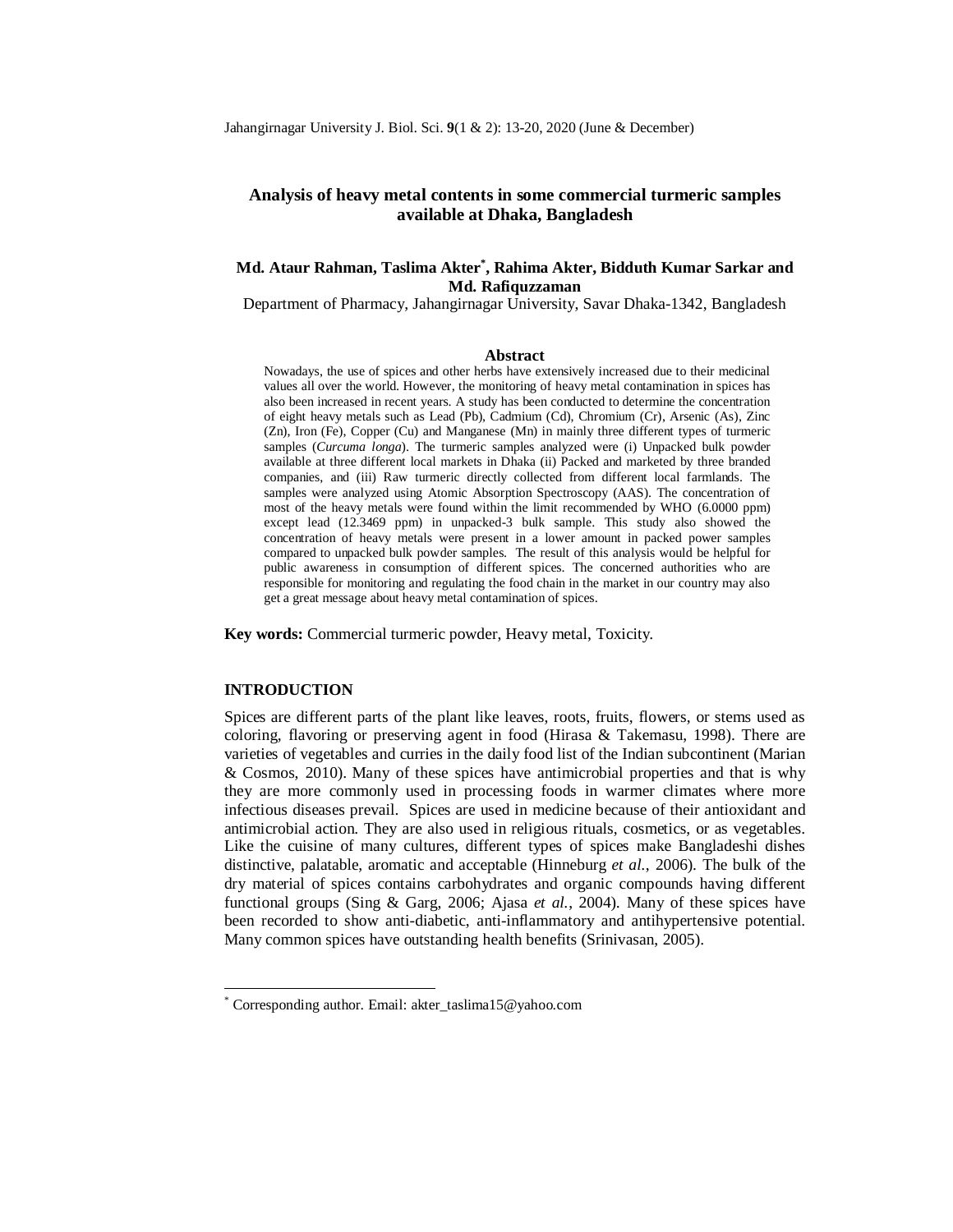Trace elements are naturally occurring, homogeneous and the inorganic substance required in humans in amounts less than 100 mg/day (Gupta *et al.*, 2003). Natural food spices such as pepper, turmeric and mustard have been reported to contain significant quantities of some trace elements. These trace metals in spices and medicinal plants play important role in enzymes of living cells (Manju, 2015). The term heavy metal refers to any metallic chemical element that has a relatively high density (Gupta *et al*., 2003) greater than  $4.5g/cm<sup>3</sup>$  and is toxic or poisonous at low concentrations. Criteria used to define heavy metals have included density, atomic weight, atomic number, periodic table position. Trace and heavy metals above the permissible level affect human health and may result in illness to the human fetus, abortion, preterm labor and mental retardation to children. Adults also may experience high blood pressure, fatigue, kidney and brain troubles. Heavy metal may arrive and pollute plant, vegetables, fruits and canned foods through the air, water and soil during cultivation and also during industrial processing and packaging. Some businessmen during processing their spices add color (that may contain heavy metal) to spices to attract customers. Heavy metals may get into spices and foods during seasoning them due to damaging of machinery parts in some industries. Heavy metals are thus entering into our food chain through these spices which are used for our daily life. The process of preparation, handling and packaging are thus making spices a potential source of food contamination, which results in serious health complications. The presence of essential metals such as iron, zinc, copper, and nickel are very useful for the healthy growth of the body although very high levels are intolerable. Other metals like mercury, lead, chromium, cadmium etc. are toxic at very low concentrations (Manju, 2015). The spices that may be contaminated with trace and heavy metals may result in accumulation of these metals in human organs and leads to different health complications. The study of these heavy metals is very crucial because they have potential hazardous effect in human health. In Bangladesh, spices have varied uses however, there is little information available about the safety of these spices with respect to heavy metal contamination. Keeping this idea in mind the present study has been designed to investigate some heavy metal concentration in unpacked bulk turmeric powder as well as packed branded turmeric powder product collected from different markets at Dhaka and in raw turmeric samples which were collected directly from different farmlands at Savar, Dhaka, Bangladesh.

## **MATERIALS AND METHODS**

**Sample Collection:** Turmeric powder that is sold as an unpacked bulk form was bought from three different local markets of Dhaka, Bangladesh. Then those were kept in polyethylene bags and labeled as unpacked - 1, unpacked - 2 and unpacked - 3. Turmeric powder marketed in the sealed poly pack of three different brands were bought from market and were coded as packed - 1, packed - 2 and packed - 3. Three more samples were raw turmeric spice collected directly from Savar area such as Savar dairy farm farmland, Islamnagar farmland, Kalabagan farmland and those samples were labeled as Raw- 1, Raw- 2 and Raw- 3 respectively.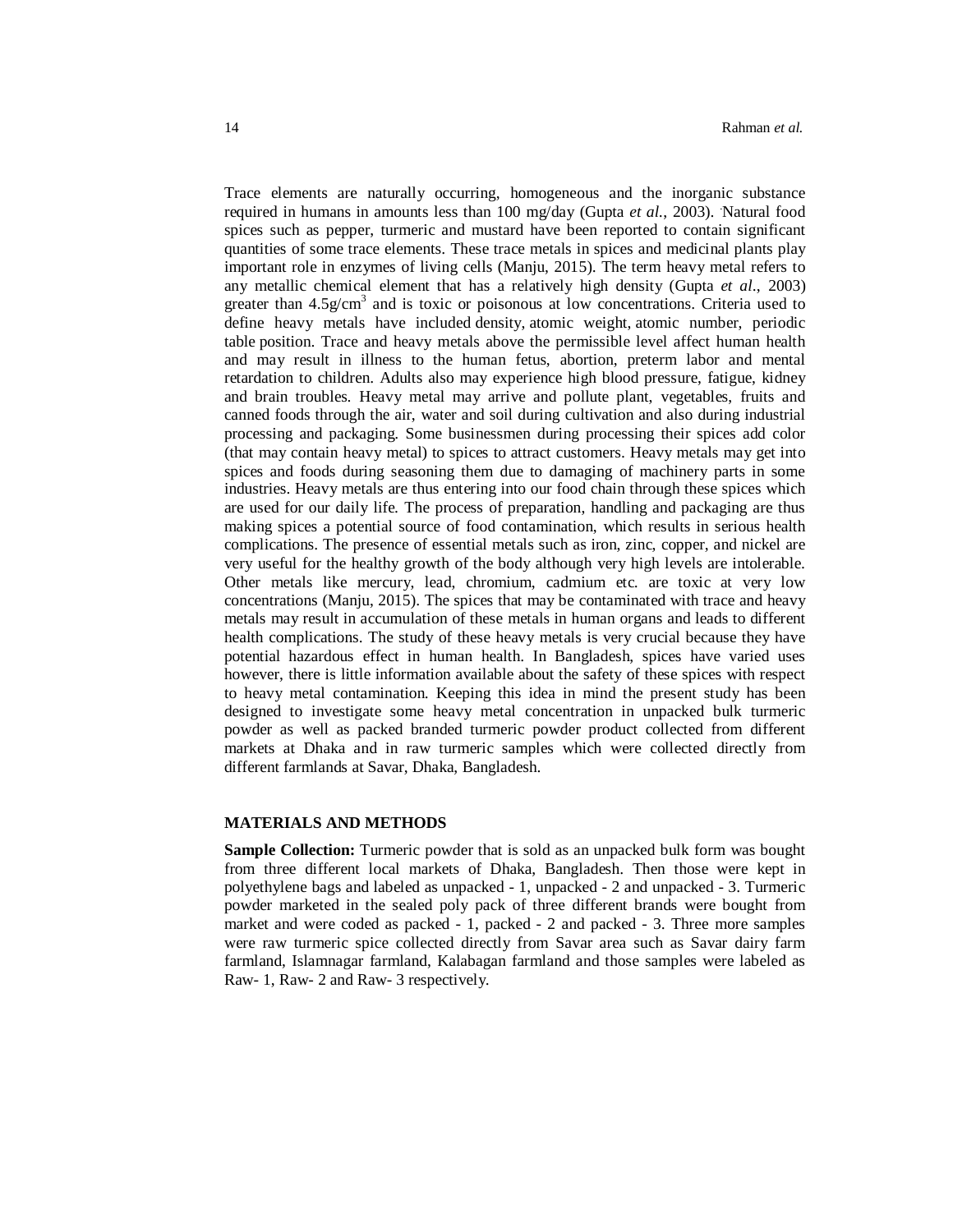**Sampling:** The collected raw turmeric was dried in a microwave oven (Gallenkamp) at 70  $\pm$  5 $\degree$  C and grinded to powder using a grinder. Powdered turmeric samples of the raw turmeric were then kept in polyethylene packets and stored in the refrigerator for analysis. Each spice sample was dried at  $65^{\circ}$ C for 48 hours before digestion. Nitric–perchloric acid digestion method (Zeng, 2004) was used for getting the sample solution. This method was performed in triplicate for each sample and hence  $(3x9=27)$  sample solutions were obtained from nine initial sample solutions.

**Standard solution preparation:** Standard solutions were prepared from stock solutions for the respective metal (Fe-1000, Mn-1000, Cu-1000, Zn-1000, Cr-1000, Ar-1000, Pb-1000, Cd-1000; Kanto Chemical Co., Japan) in order to find the calibration curve.

**Method:** Concentration of the heavy metals (Lead, Cadmium, Chromium, Arsenic, Zinc, Iron, Copper, Manganese) in eight standard solutions and in nine different turmeric spice sample solutions were determined (Zeng, 2004) using Atomic Absorption Spectroscopy (AA-7000, Shimadju). Blank samples were made using only the reagents i.e. without the sample in order to eliminate any background concentration of metals in the entire study.

**Statistical analysis:** The data were subjected to one-way ANOVA. All of these data were processed using IBM SPSS (statistics - 23).

## **RESULTS AND DISCUSSION**

Figure 1 to 3 show the results of heavy metals found in different types of turmeric powder sample viz. raw, unpacked bulk and packed branded. It is clear that though there was variation in heavy metal concentration in the unpacked bulk turmeric powder of different markets (Fig. 2) and packed branded turmeric powder of different brands (Fig- 3) but there was almost no variation in heavy metal concentration irrespective of the farmland where the raw turmeric was grown and collected (Fig. 1). It could be indicative that turmeric grown in different soils has same relative absorption or taking up capability of the respective heavy metal. On the other hand, variation in any specific heavy metal content (especially when the content is greater than the turmeric powder of raw turmeric products) in the unpacked bulk and packed branded products of turmeric powder is an indication of deliberate addition or addition of the heavy metal from the system during processing of the dried turmeric rhizome to turmeric powder. Anyway, the decreasing order of heavy metal in the raw turmeric powder was:  $Cu > Fe > Mn > Zn > Pb > Cr > Cd$ > As and it was so because absorption capability of turmeric grown in soil is varied for different heavy metals. Negligible content of Pb and no content of Cr in the packed branded product of turmeric powder raised the question to the author about allegation of Cr in them (Garcia, 2000).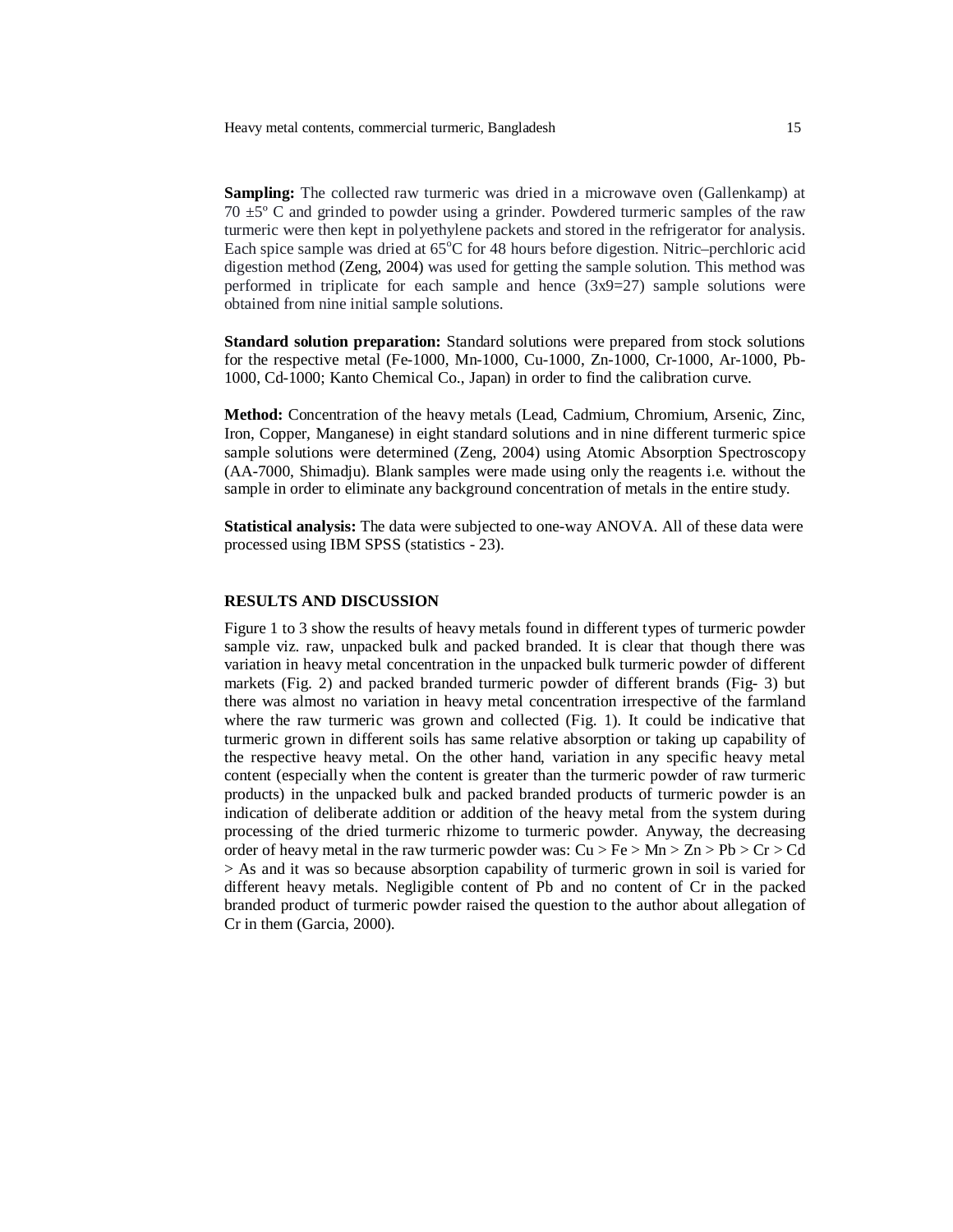

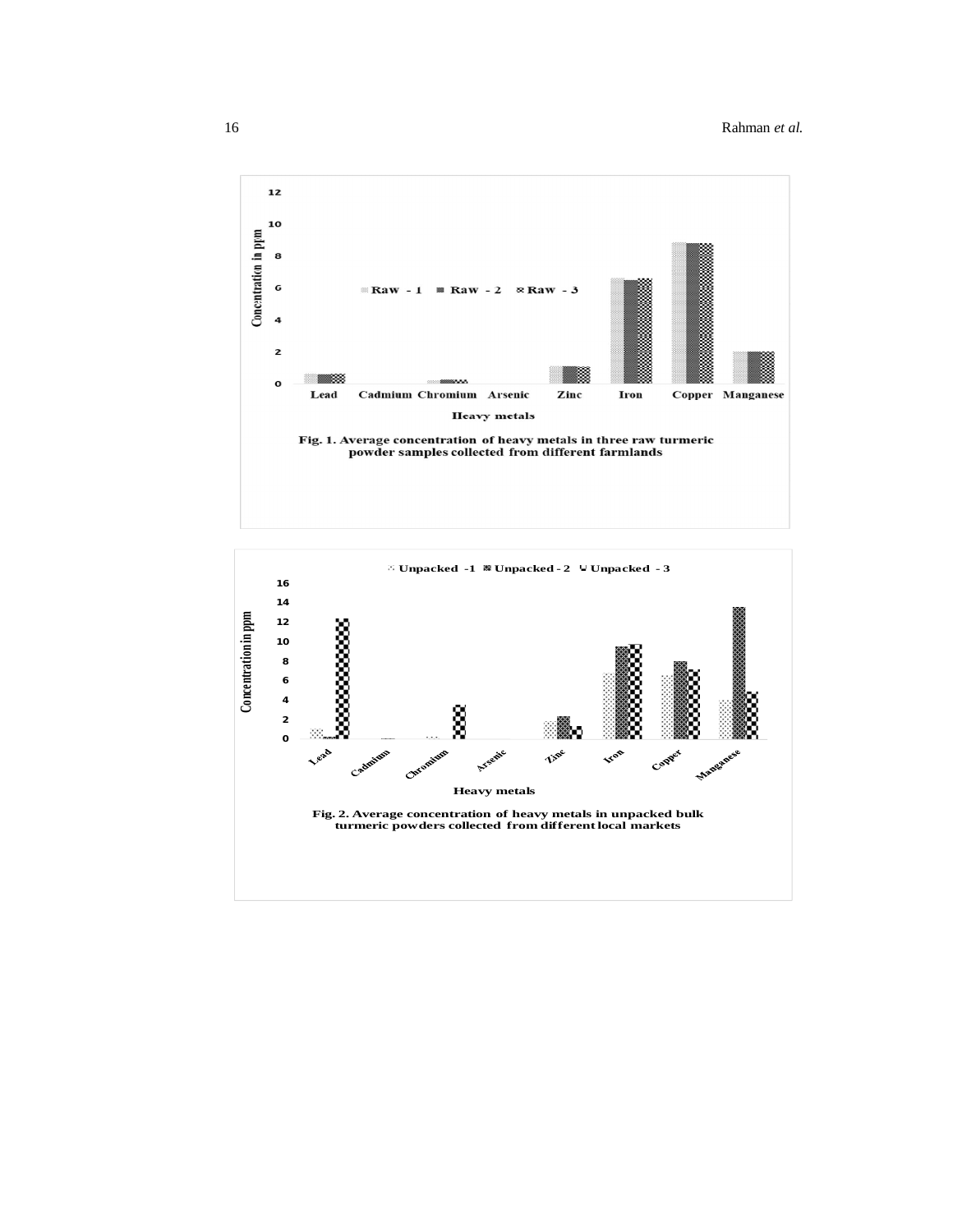

Mean contents of different heavy metals in different turmeric samples are shown in the Figure 4 and the observed results have been discussed below with respect to individual heavy metal content found:



Lead (Pb): Lead exposure to the general population from air and food is approximately equal proportions and another usual source of lead exposure to human is the occupation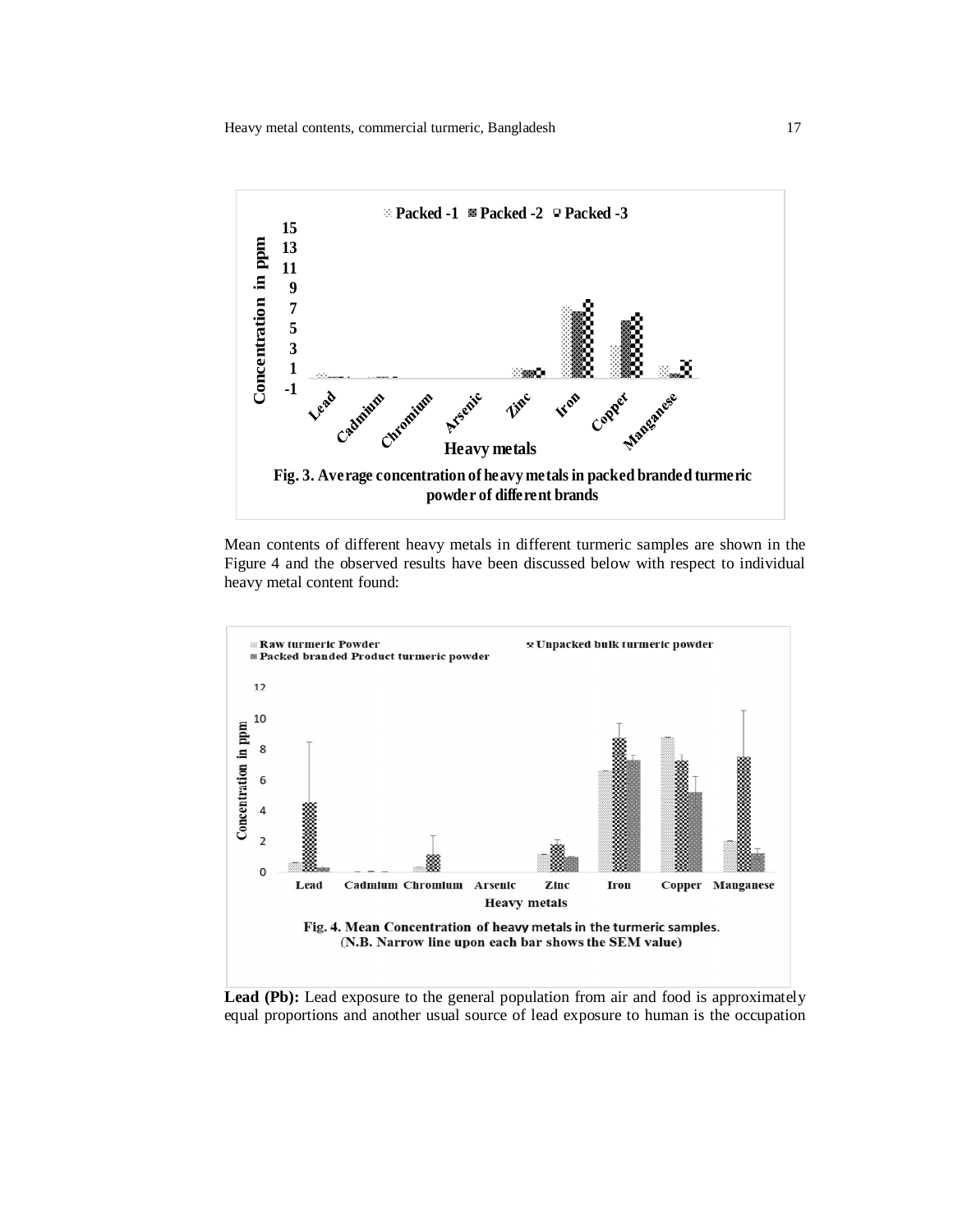(Lars, 2003). Lead is a very toxic heavy metal for human body. Long time exposure to lead may cause memory deterioration, prolonged reaction time, reduced ability to understand and neurotoxicity. The most obvious symptom of lead poisoning is the disturbance of hemoglobin synthesis, anemia as well as cancer (Lars, 2003)

The highest concentration (12.3469 ppm) of lead was found in unpacked-3 sample which was beyond the standard permissible limit (6 ppm) recommended by WHO (Prabhangshu *et al.*, 2015; Choi, 2011) and lowest in packed-2 sample (0.1263 ppm). Though excess level of lead compared to standard level was found in only one sample, it is alarming for our public health.

**Cadmium (Cd):** Cadmium is a very predominant toxic heavy metal. Smokers are greatly exposed to cadmium due to their cigarette smoking habits. The most widespread source of cadmium is the food which is exposed to normal non-smoking population in most of the countries (Lars, 2003). Cadmium exposure to human is very life threatening and is associated with chronic renal failure and skeletal damage (Lars, 2003)

Here all samples showed acceptable cadmium concentration compared to standard value (0.1 ppm) (Prabhangshu *et al*., 2015; Choi, 2011).

**Chromium (Cr):** Chromium is a very common trace element. There are many physiological roles of chromium in small concentration. Chromium promotes cellular glucose uptake as well as stimulate some enzymes in vitro. Chromium is important for the structure and metabolism of nucleic acids (David, 1989).

In this study all packed branded samples showed no concentration of chromium. We also found the concentration of chromium within the standard value (100 ppm) (Prabhangshu *et al.*, 2015; Choi, 2011) in all unpacked bulk and raw samples.

**Arsenic (As):** Arsenic is an abundant metalloid that distributed greatly in rock, soil, water and air (Lars, 2003). In Bangladesh arsenic pollution is very predominant. Arsenic contamination occurs among population due to intake of food and drinking water. People who have chronically exposed to arsenic are at high risk of mortality from kidney, lung, and bladder cancer and the risk increases with increasing exposures (Lars, 2003). The concentration of arsenic in all samples was below the permissible limit (1.4 ppm), recommended by WHO (Prabhangshu *et al.*, 2015; Choi, 2011).

**Zinc (Zn):** Zinc is an essential element due to its versatile function in the human body. Zinc plays an important role in the growth and has a recognized action on more than 300 enzymes by participating in their structure or their catalytic and regulatory actions (Marian & Cosmos, 2010).

Highest concentration of Zn (2.3307 ppm) was found in the sample coded as unpacked-2 and lowest (0.8425 ppm) in packed-2 sample. According to WHO, Zinc concentration in all of the spice samples were within the limit (100 ppm) (Prabhangshu *et al.*, 2015; Choi,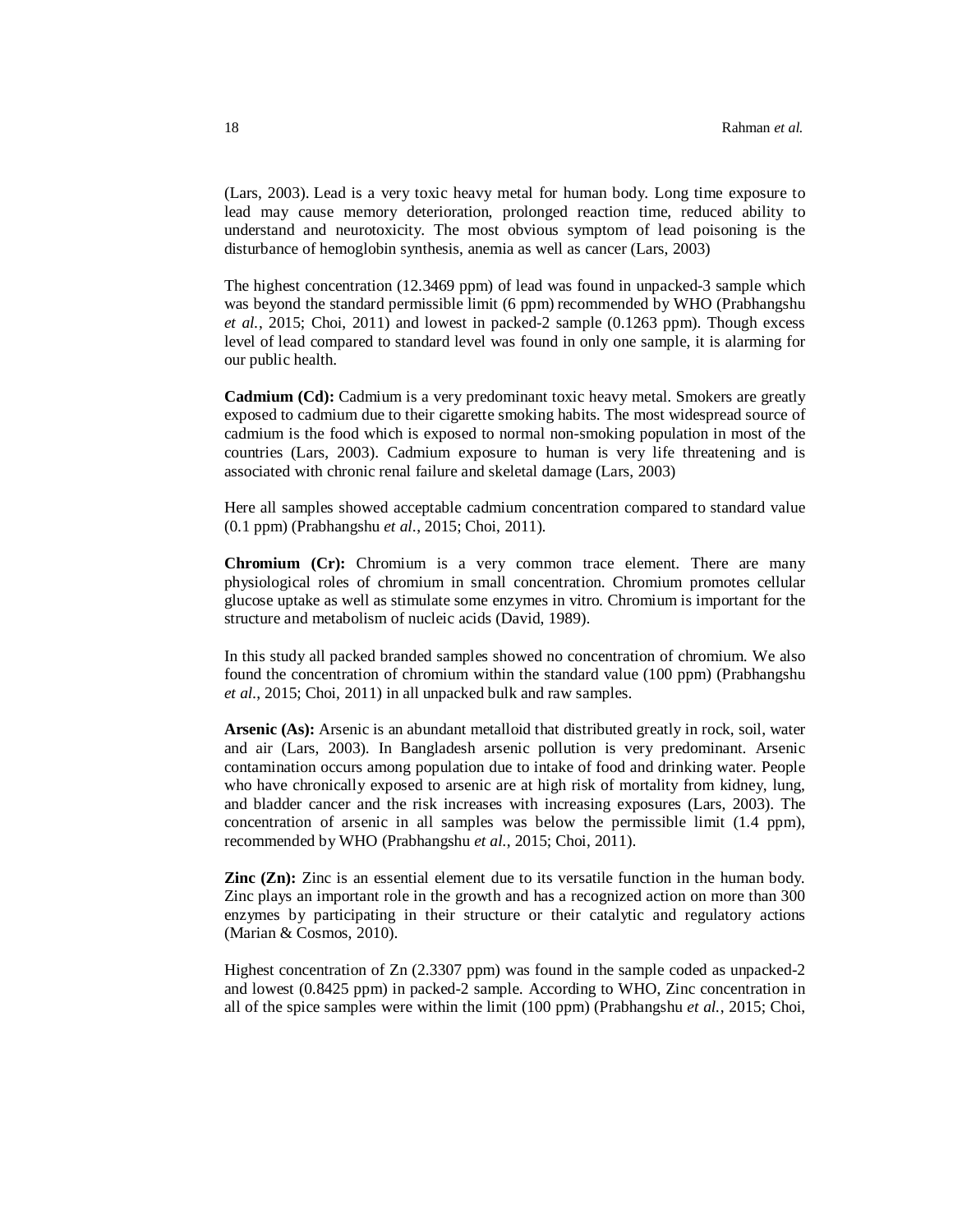Heavy metal contents, commercial turmeric, Bangladesh 19

2011). The branded packed samples contain less concentration of Zn compared to unpacked bulk samples.

**Iron (Fe):** Iron is an essential element found in the earth which is mostly needed for the human. Many metabolic processes like, oxygen transport, DNA synthesis, and electron transport within the cells are mostly executed with iron. Iron is an essential part of hemoglobin which is needed for the production of red blood cells (Gupta, 2014). However, in this study the highest concentration (9.7885 ppm) of Iron was found in the sample labelled as unpacked-3 and lowest (6.5201 ppm) in raw-2 spice sample. Iron concentration in all of the spice samples were within the limit (300 ppm) recommended by WHO (Prabhangshu *et al.*, 2015; Choi, 2011). The concentration of Fe in most of the packed branded sample was comparatively lower than the unpacked bulk powder spice sample.

**Copper (Cu):** Copper is a naturally occurring metallic element which is present in all animals and plants. It is needed in small amount in human and animals. The most important function of copper is that it acts as an essential component for different enzymes which are necessary for normal metabolic functions in human body. Anyway, higher dose of copper can cause the destruction of red blood cells, possibly resulting in anemia and chronic toxic level of copper can damage the liver and kidneys (Manju, 2015).

Highest concentration (8.8268 ppm) of Cu which was within the standard limit (50 ppm) (Prabhangshu *et al.*, 2015; Choi, 2011) was found in the raw-1 spice sample and lowest (3.2694 ppm) in the packed-1 branded product sample.

**Manganese (Mn):** Like other trace elements, manganese is also an important one. Chronic exposure to excessive manganese level can cause a variety of psychiatric and motor disturbances, termed as manganism. Generally, exposure to ambient manganese air concentrations in excess of 5 micrograms  $Mn/m<sup>3</sup>$  can lead to Mn-induced symptoms (Khan *et al*., 2012).

Here, the highest concentration of Mn (13.5391 ppm) was found in unpacked-2 sample and lowest (0.5377 ppm) in a packed-2. All samples showed acceptable Mn concentration compared to standard value (100 ppm) recommended by WHO (Prabhangshu *et al*., 2015; Choi, 2011).

**Conclusion:** On the basis of the result of this study it can be said that the majority of the turmeric spice samples were safe in terms of the content of heavy metals. Only one unpacked bulk sample coded as unpacked-3 showed excess amount of lead (12.3469 ppm) which was almost double compared to standard value (6 ppm) recommended by WHO. Excessive use of these heavy metal through consuming the indicated turmeric powder may cause serious health hazards to customers. Proper monitoring of the extent of heavy metal in these spices would help to control the public health impact after taking these spices and also provide relevant data for the regulatory body.